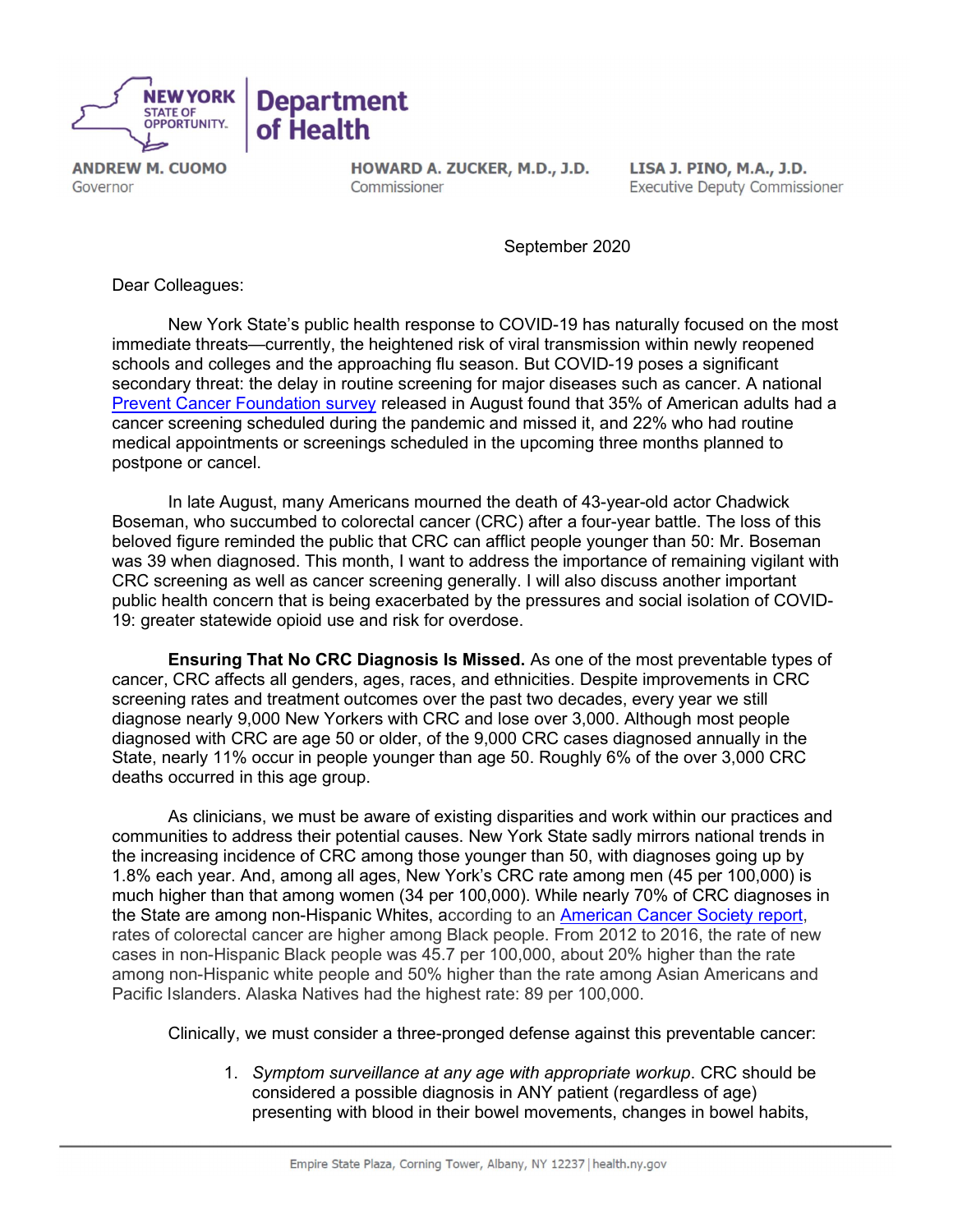abdominal pain, weight loss, or unexplained anemia. In such patients, the U.S. Preventive Services Task Force and the American Cancer Society recommend a colonoscopy.

- 2. Risk assessment with colonoscopy for anyone at high risk for CRC. Adults of all ages should be asked about their risk for CRC. Screening colonoscopy should be completed at appropriate intervals for anyone with a family history of adenomas, cancer, or inflammatory bowel disease or with a genetic syndrome (e.g., Lynch syndrome) that elevates their risk.
- 3. Cancer screening with immediate follow-up of abnormal results. Several safe and effective tests are available to screen average-risk adults for CRC, including take-home stool tests and tests providing a structural exam of the colon and rectum (colonoscopy, sigmoidoscopy, and CT colonography). Abnormal results on a stool test or CT colonography must be immediately followed up with a colonoscopy. Talk to all of your adult patients about their risk of CRC and be sure to start average-risk screening no later than age 50.

Getting Screenings, Treatment, and Survivor Care "Back on the Books." However long the pandemic lasts, we must simultaneously remind patients about the importance of staying up to date with any indicated [breast, cervical, lung, or colorectal cancer screening](https://www.cdc.gov/cancer/dcpc/prevention/screening.htm) while ensuring them that their visit to the screening site will be safe. Primary care and health system specialists should work closely with community groups to accomplish this critical preventive health goal and target efforts toward populations least likely to be accessing care. The American Cancer Society outlines [guidance on screening being done safely](https://www.cancer.org/healthy/find-cancer-early/cancer-screening-guidelines/cancer-screening-during-covid-19-pandemic.html), and the National Colorectal Cancer Roundtable provides a [new playbook for reigniting CRC screening.](https://nccrt.org/resource/a-playbook-for-reigniting-colorectal-cancer-screening-as-communities-respond-to-the-covid-19-pandemic/)

For the more than 1 million adult cancer survivors in our state who are currently undergoing or have completed treatment, the pandemic's impact may have only exacerbated the physical and psychosocial health effects of cancer and its long-term outcomes. These effects can negatively impact cancer survivors' quality of life, resulting in decreased survival and poor cancer-related outcomes. Given the toll that COVID-19 has taken on cancer survivors, it is worth remembering that many cancer survivors need tailored, patient-centered care. I would like to share with you and your networks [The George Washington University's Cancer Survivorship](https://bit.ly/E-LearningNYS)  [E-Learning Series for Primary Care Providers.](https://bit.ly/E-LearningNYS) This free, self-paced, online training is designed to better prepare clinicians to attend to the needs of those diagnosed with cancer and/or those in posttreatment.

COVID-19 and Opioid Overdose. Overdose deaths from heroin, illicitly produced fentanyl, and prescribed opioid analgesics continue to ravage all parts of New York State. Deaths involving any opioid increased among New Yorkers from 1,074 in 2010 to 3,224 in 2017, with a 7% increase from 2016 to 2017. In 2018, however, the number of deaths declined 7% compared to the previous year, from 3,224 to 2,991, marking the first decrease since 2010. Unfortunately COVID-19-associated pressures and social isolation are likely fueling greater opioid use and risk for overdose. Anecdotal reports from the State's syringe exchange programs have confirmed this suspicion, as have reports of opioid overdoses for individuals who believed they were using only cocaine.

In its 2016 guidelines for prescribing opioids for chronic pain, the Centers for Disease Control and Prevention (CDC) [recommends co-prescribing naloxone](https://www.cdc.gov/mmwr/volumes/65/rr/rr6501e1.htm) with opioid medications when patients may be at risk of overdose. A July 2020 Drug Safety Communication from the